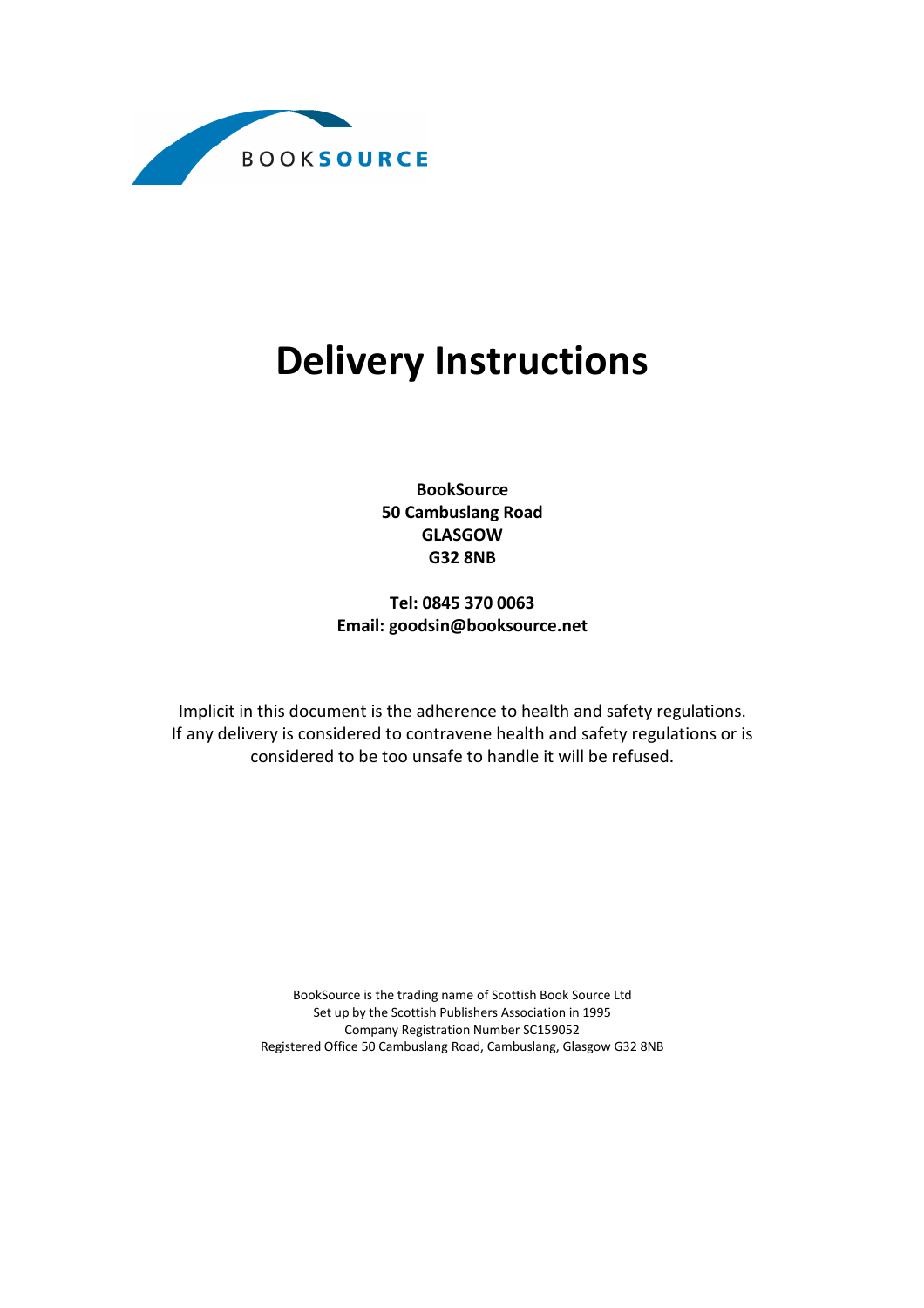## Booking

All pallet deliveries must be booked in with BookSource in advance of delivery. To book in a delivery please call 0845 370 0063 and select option 3, or email goodsin@booksource.net and your booking reference will be emailed to you.

Bookings can be made Monday-Friday 9am-5pm. You will be given a delivery appointment within 3 working days.

Each booking will be given a unique Goods Inwards Reference (GIR) that should be quoted on all delivery paperwork and at the time of delivery. Deliveries without a GIR may be refused.

If a booking needs to be cancelled it should be done so within 24 hours of the allocated delivery time. Failure to show will be charged to the publisher at £25 per instance.

## Packing

All stock must be delivered in tight shrink-wrapped packs or boxes. If using boxes books should be packed flat and appropriate filler material must be used.

If shrink-wrapped the **entire** surface area of the books must be enclosed by the plastic to protect the books during transit. Where possible opaque plastic should be used to give protection against sunlight.

Pack or box quantities should be consistent. The maximum weight of any pack or box must not exceed 20kg.

Each pack or box must be labelled with the following information: name of publisher, book title and edition, 13 digit ISBN, barcode, binding, price and quantity of books.

Any pack or box containing an irregular quantity must be clearly marked as such and packs or boxes must not contain mixed titles.

## Pallets

Deliveries in excess of 10 boxes must be made on pallets that are 100cm x 120cm (40in x 48in) four-way entry with full perimeter base. Deliveries on any other size of pallet will incur a rectification charge. Pallets are non-returnable.

Packs or boxes should be stacked in an interlocking manner and must not overhang the pallet. Pallets must not exceed 750kg in weight and must not exceed 140cm in height without prior agreement.

All pallets must be wrapped with clear film and strapped with plastic strapping. Pallets must be clearly labelled with details of the title, 13 digit ISBN, barcode, number of packs or boxes and total quantity.

Pallets should only contain one title, however where this is not possible (e.g. small print run of multiple titles) each title must be clearly separated on the pallet and the pallet label should accurately reflect the contents. Any pack or box containing an irregular quantity (ie. part box) must be clearly marked as such and placed at the top of the pallet.